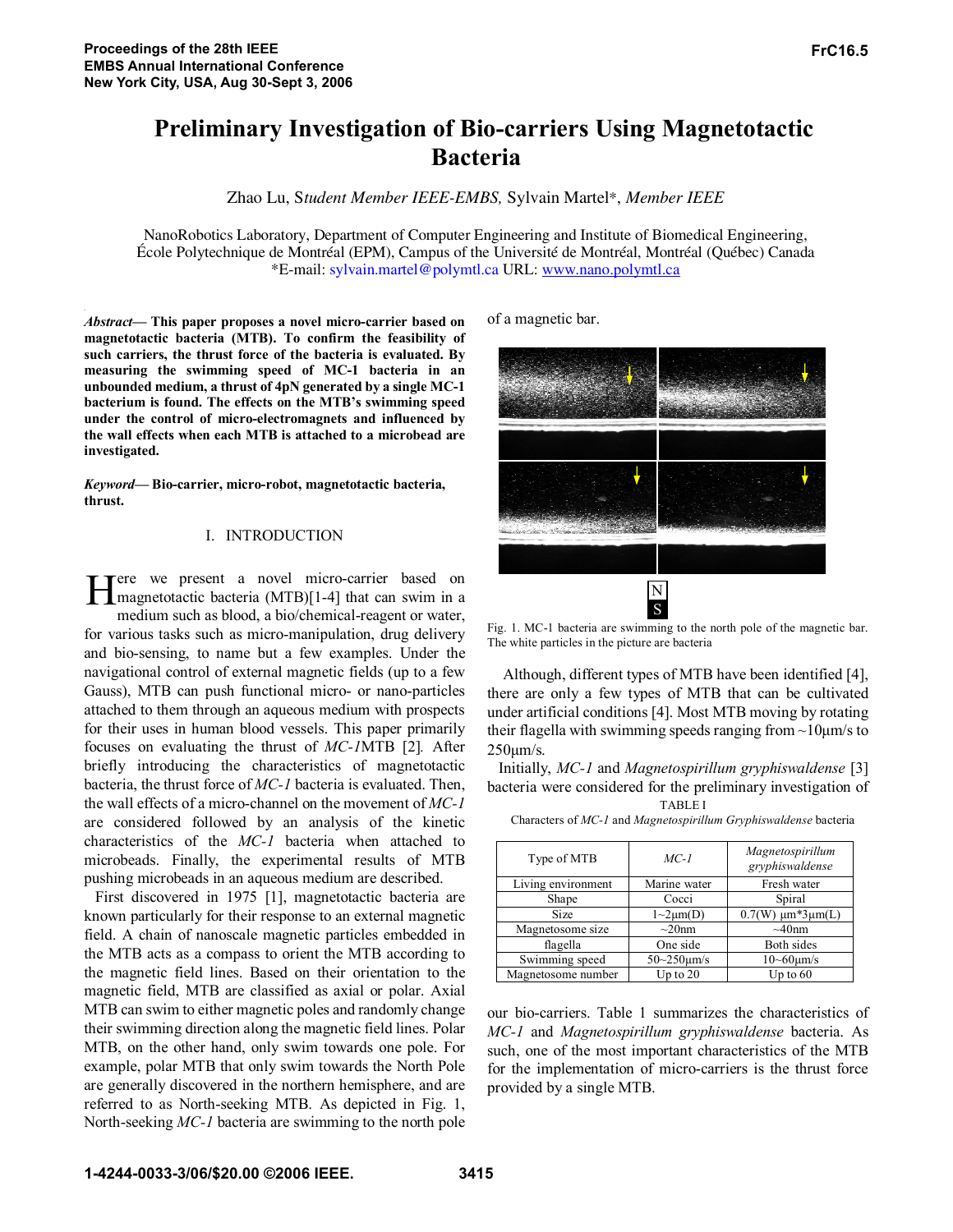#### II. THEORY

# *A. Microfluidics*

 Due to the overall size of the proposed carriers, the MTB are operating under low Reynolds hydrodynamics inside a micro-chamber or a micro-channel such as a capillary. Assuming that the temperature and density of the fluid are similar to that of water at room temperature, the Reynolds number for the carrier is computed as:

$$
Re = \frac{\rho V L}{\mu}
$$
 (1)

where V and L are the characteristic velocity and the length scale of the object being pushed (here the diameter of the microbead is greater that the diameter of  $\sim$ 1 μm of the MTB),  $\rho$  is the density of the fluid, and  $\mu$  is the dynamic viscosity of the fluid (marine water). In our experiment, Re is approximately 0.004. Under this condition, the thrust force of a single *MC-1* MTB can be calculated according to Stokes law [5].

## *B. Thrust Force of MTB in Unbounded Marine Water*

Compared with the different MTB reported, until now, *MC-1* is the fastest MTB ever found. Their swimming speed ranges from 50μm/s to 250μm/s. An example of distribution of the swimming speed from a sample of MTB measured in our laboratory is given in Fig. 2. The swimming speeds of most MTB range from 150 to 200μm/s in the unbounded marine water.



Fig. 2. Velocity distribution of the *MC-1* bacteria.

Due to their very small radius, the inertial force on MTB is negligible compared to the fluid drag on the MTB and thus, due to the fluid drag, the MTB will always move with an equilibrium velocity, meaning that the fluid drag force equals the thrust force. Since Re is very low  $\ll 1$ , Stokes equations can be used to estimate the drag force exerted on the *MC-1* cell. Hence, the thrust force of the MTB is:

$$
F = 6\pi\mu vR \tag{2}
$$

With Eq. 2 and a speed of 200 km/s, a thrust of 4 pN in the unbounded marine water is computed.



Fig. 3. MTB with a radius R moving to the right at a velocity v in a fluid with viscosity μ

### *C. Wall Effect on the Swimming Speed of MTB*

 For such micro-carrier moving in a micro-chamber or micro-channel such as a capillary or a lymphatic vessel, MTB have to deal with the larger drag force caused by the wall effect. This effect becomes more significant as the diameter of the micro-channel approaches the diameter of the carrier.

$$
\frac{v}{v_{\infty}} = \{\frac{1 - (\frac{d}{D})}{1 - 0.475(\frac{d}{D})}\}^{4}
$$
(3)



Fig. 4. According to Eq..3, with a fluidic channel (diameter of 10μm) and a velocity of the MC-1 bacteria of 200μm/s in unbounded conditions, the velocity of the bacteria will be decreased to approximately 120μm/s due to the wall effect.

For example, assuming a capillary with a diameter of 10μm, from Eq. 3 [6], the swimming speed of *MC-1* will decrease to 122μm/s compared to 200μm/s in an unbounded environment (see Fig. 4). Such theoretical result is also confirmed by another model proposed in [5] where a velocity of 119μm/s is obtained.

# *D. Swimming Speed of the MTB when Attached to a Microbead*

 Micro-particles or microbeads are the most suitable payloads that MTB can transport. Currently, there are many reports in the literature dealing with the fabrication of nano or microscale functional beads [7, 8].

After a microbead or microsphere is attached to a MTB, the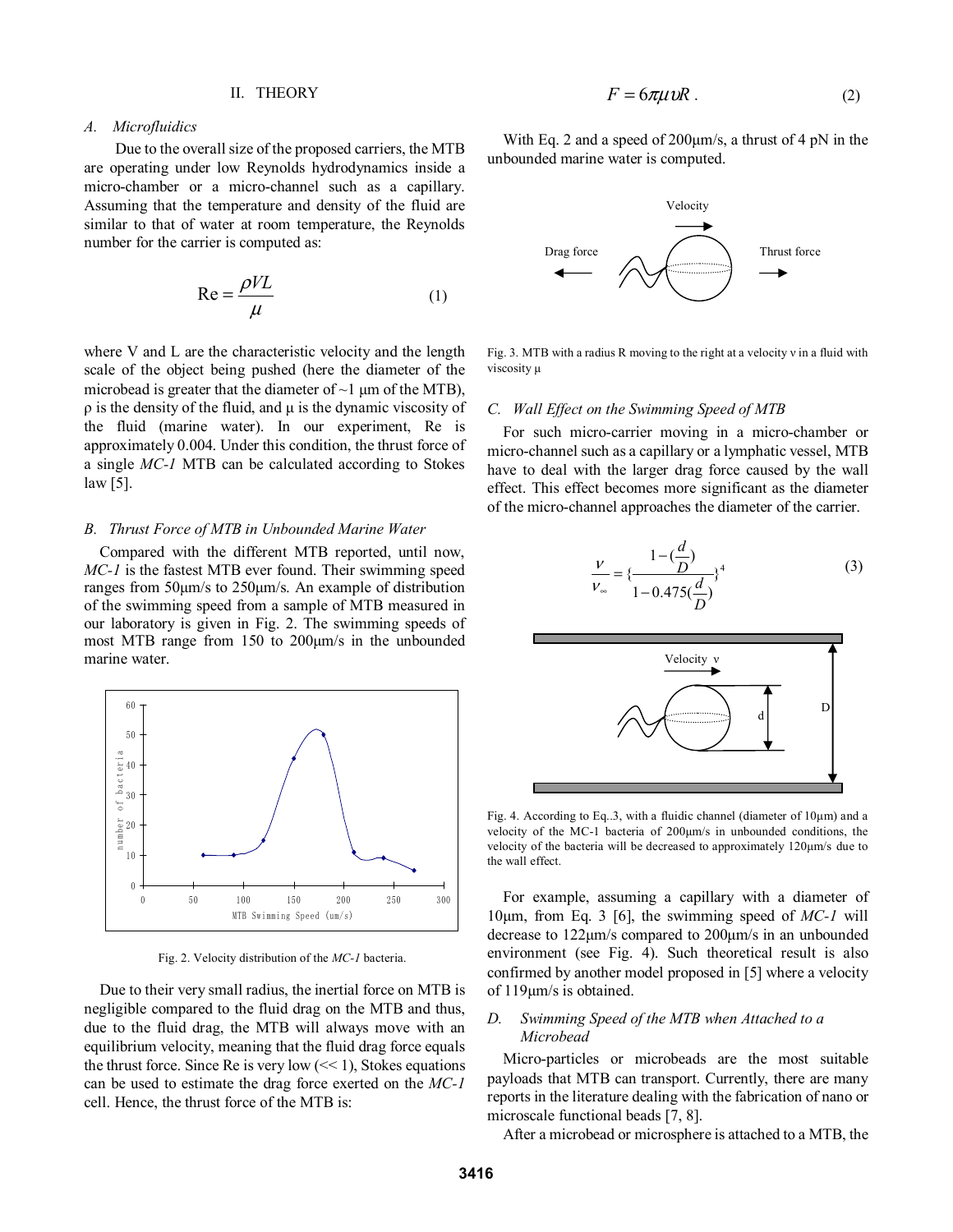drag force increases due to the change of surface area and combined geometry. Consequently, assuming that the MTB maintain the same thrust force as calculated above, the swimming speed of the MTB with a microbead will decrease significantly. Fig.5 illustrates the relationship between the diameter of the microbead and the displacement speed when attached to a MTB.



Fig. 5. Velocity of a microbead being pushed by a single MTB for various bead diameters, assuming that the swimming speed of MTB is 200μm/s before being attached to the microbead.

## III. EXPERIMENTS

The experiments are designed to evaluate two important aspects for the MTB-based micro-carrier, first, the controllability of the micro-carrier; and second, the kinetic characteristics of the MTB loaded with a microbead. The fabrication of micro-electromagnets and the experimental set-up are described in [9]. Our experiments show that MTB can be attached to microbeads just by mixing two mediums together for several minutes. Before the mixing procedure, fresh MTB are withdrawn from the medium and stressed in the old medium (with less nutrition and oxygen) for 15 minutes. The fluorescent microbeads (2μm in diameter with yellow-green fluorescent from *Molecular Probes, Oregon USA*) are diluted. Then, the two mediums are mixed together and let settle for 15 minutes. Finally, drops of the solution are checked under a fluorescent microscope. With this procedure, the number of bacteria attached is presently very low with less than 1% yield.

. In Fig.6a, a *MC-1* MTB is pushing a microbead and executes a U-turn when the pole of the magnetic field is suddenly reversed. In Fig.6b, a *Magnetospirillum Gryphiswaldense* MTB is depicted pushing a microbead under the control of an external electromagnet

The 4 pN calculated according the Stokes' law relies on the assumption that the there is an equilibrium between the thrust force generated by the rotating flagella and the drag force exerted on the bacteria. For a single *MC-1* MTB pushing a microbead, we observed that some of the MC-1 bacteria can sustain the same swimming speed when not attached to a bead. This observation may suggest that *MC-1* bacteria increase

their thrust force up to a certain limit in order to maintain a constant swimming speed.



(b)

Fig. 6. a) A *MC-1* bacterium is pushing a fluorescent microshpere (2μm in diameter) to execute a U-turn when reverse the magnetic field (12Gauss). b) A *Magnetospirillum gryphiswaldense* bacterium is pushing a microsphere (3μm in diameter) to the north pole of an electromagnet (100 Gauss)

#### IV. CONCLUSION

This paper proposes a novel micro-carrier based on magnetotactic bacteria. The working principle of this micro-carrier and an analysis of the thrust force of MTB were described. This micro-carrier may have potential applications in microscopic environments such as in human blood capillaries and in microfluidic systems. The controllability of this micro-carrier can be accomplished by modifying the direction of the lines of a magnetic field. Although there are still several challenges to overcome such as the development of an effective attachment method with microbeads, compared to other known techniques, MTB-based micro-carriers have significant advantages for many applications from an engineering perspective.

## V. ACKNOWLEDGMENT

This work was initially supported by a grant from the Canadian Institute for Robotics and Intelligent Systems (IRIS). It is presently supported in part by a Canada Research Chair (CRC) in Development, Fabrication, and Validation of Micro/Nanosystems, the Canada Foundation for Innovation (CFI), the National Sciences and Engineering Council of